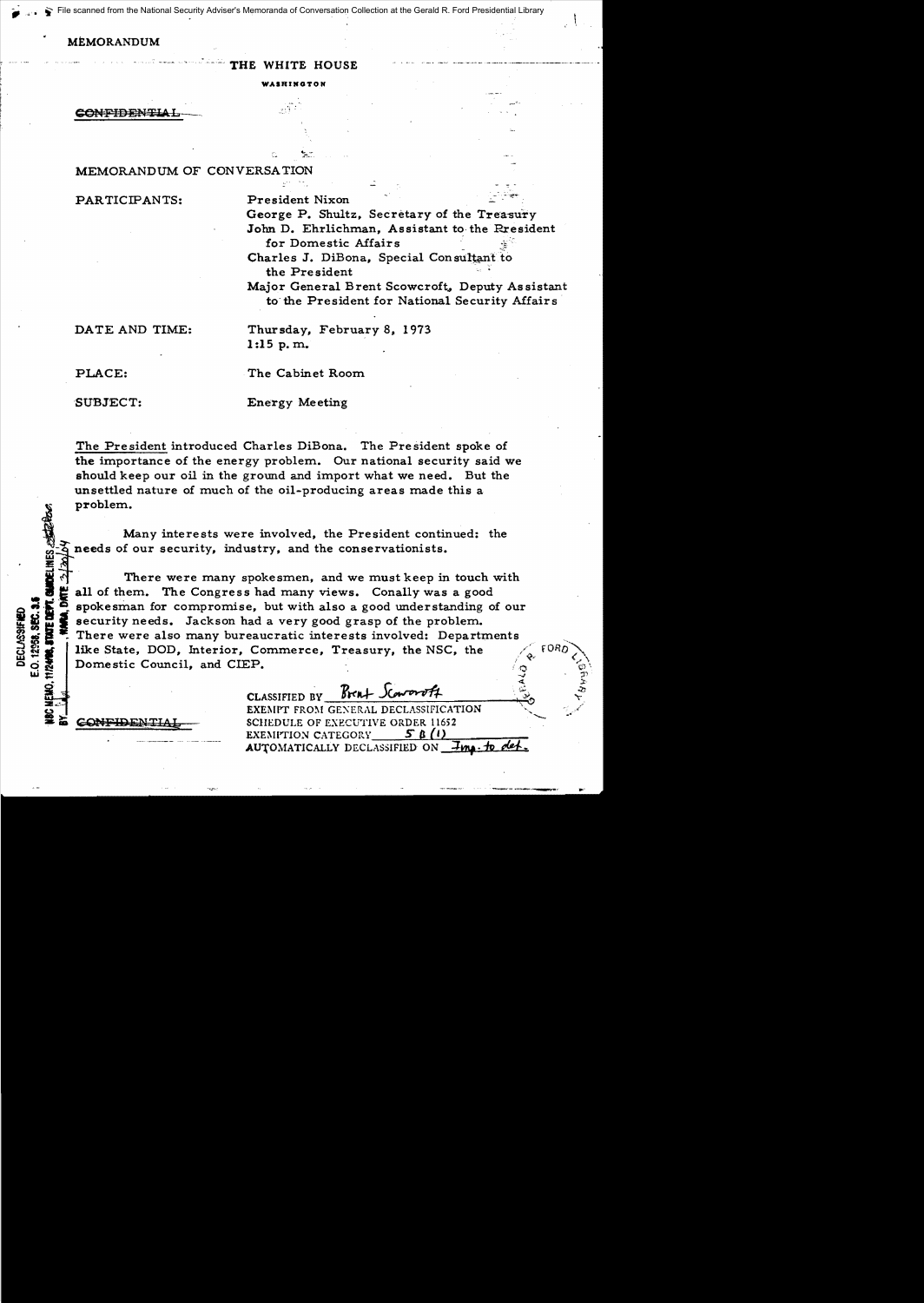## **ONFIDENTI**

This issue cut across all lines and that is why we set up DiBona separate from any particular interest. It would be a very tough job.

People like Long say we should spend our money here at home instead of giving it to the Arabs.

 $\cdot$  - 2 -

Mr. DiBona mentioned the fact that he had been in the Oval Office previously as Selective Service Director. The President agreed, but said that Mr. DiBona ended up outlasting Senator Smith.

Secretary Shultz agreed this was a very complex problem and we had varying degrees of knowledge about different parts of it. Probably we should package the things we felt confident about, and allude to the things we need to pursue farther before making recommendations to send to the Hill.

The President wished DiBona well, told him this was a tough job, and that the Selective Service was too easy for him. Curtis Tarr had done well, but that this was more challenge.

In parting, he said DiBona shouldn't be captured by Shultz, Ehrlichman, and Scowcroft, because they were special interests. The President said there was an enormous national security aspect to the issue. The environmentalists were a problem. There were of course good ones, but the kooks would have us going back to rubbing two sticks together.

The President said that we must consult and keep in contact with all these groups. He hoped Russell Train was aware of the situation Train should be kept read in so he knew what was going on, but not so much that he could substantially interject himself or interfere.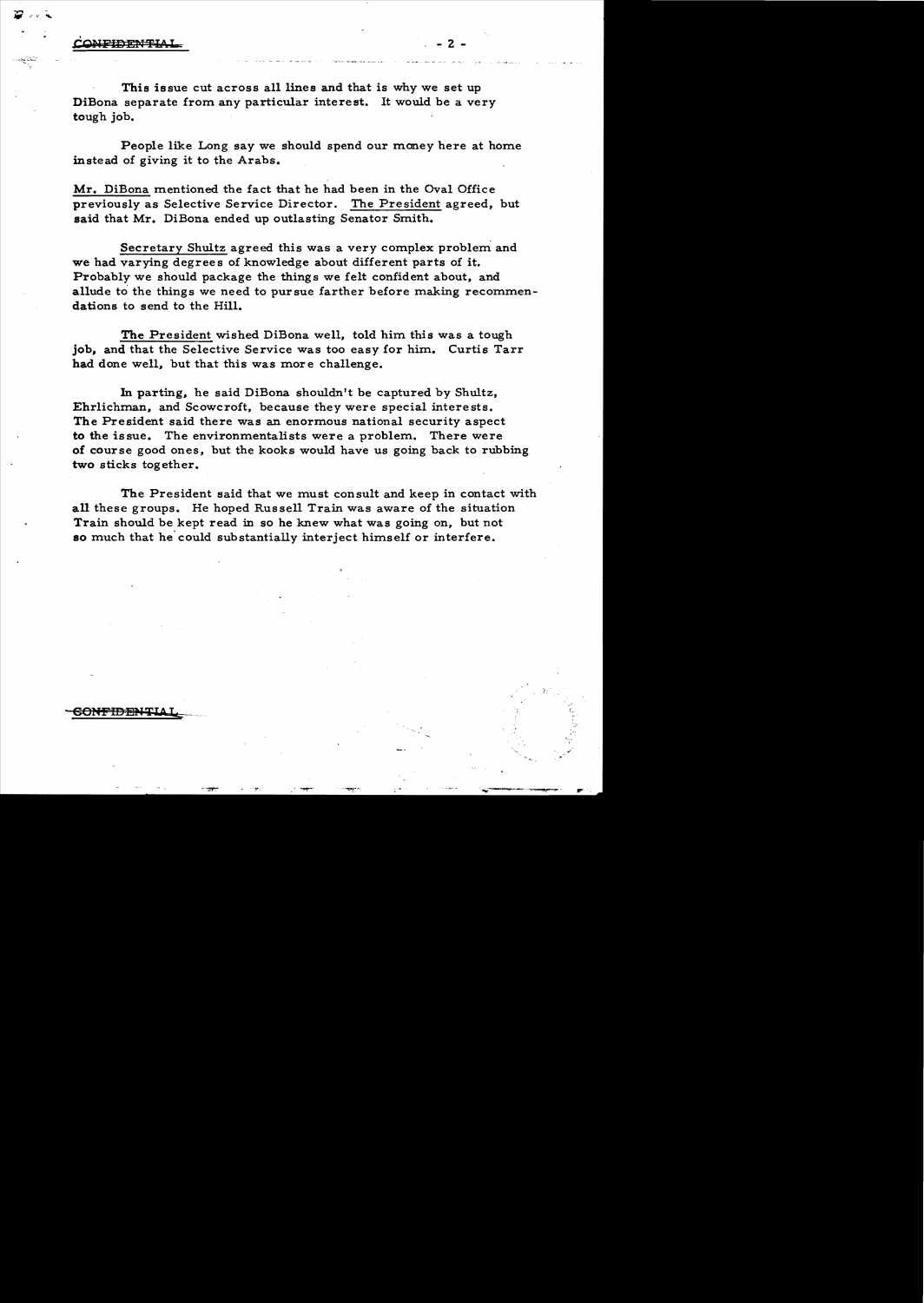ay 8 Jih V de Bernar notre not Pres-8 Feb Energy My w/Shultz, Ehrlichman a ili <del>boxa</del> Jentrocharthan J.D. Bonne spoke of importance for issue Matt Secentity song help ans and in gamme a M -concepts this a problem Unany continents and involved - Simily - Indersta Cuanvatiniste Unary operturement - Trust buy entiments on/all - Engless très crange voirs Commatte is good spokomar for Flandaire Dachons sur goul grasp & problem. Brito (Clate Se), Surtinin, Communico) hives + that is why are relet up. de Bouce se parate pour un particular intrest. - Using tomorrow fort  $\frac{1}{\sqrt{1-\frac{1}{2}}\sqrt{\frac{1}{2}}}}$ d, B - Universitived fait that he had been in Overly Office privingly - Sel Sur Dir. Sceich ses, but pui en bil y contractin Son. ES- Said this is my complex public + we have un depend le beminde de abrient chefans pour to jurous further before wating unumber DECLASSIFIED E.O. 12958, SEC. 3.5 NSC MEMO, 11/24/98, STATE DEPT. GUIDELINES

\_, NARA, DATE 3/30/04